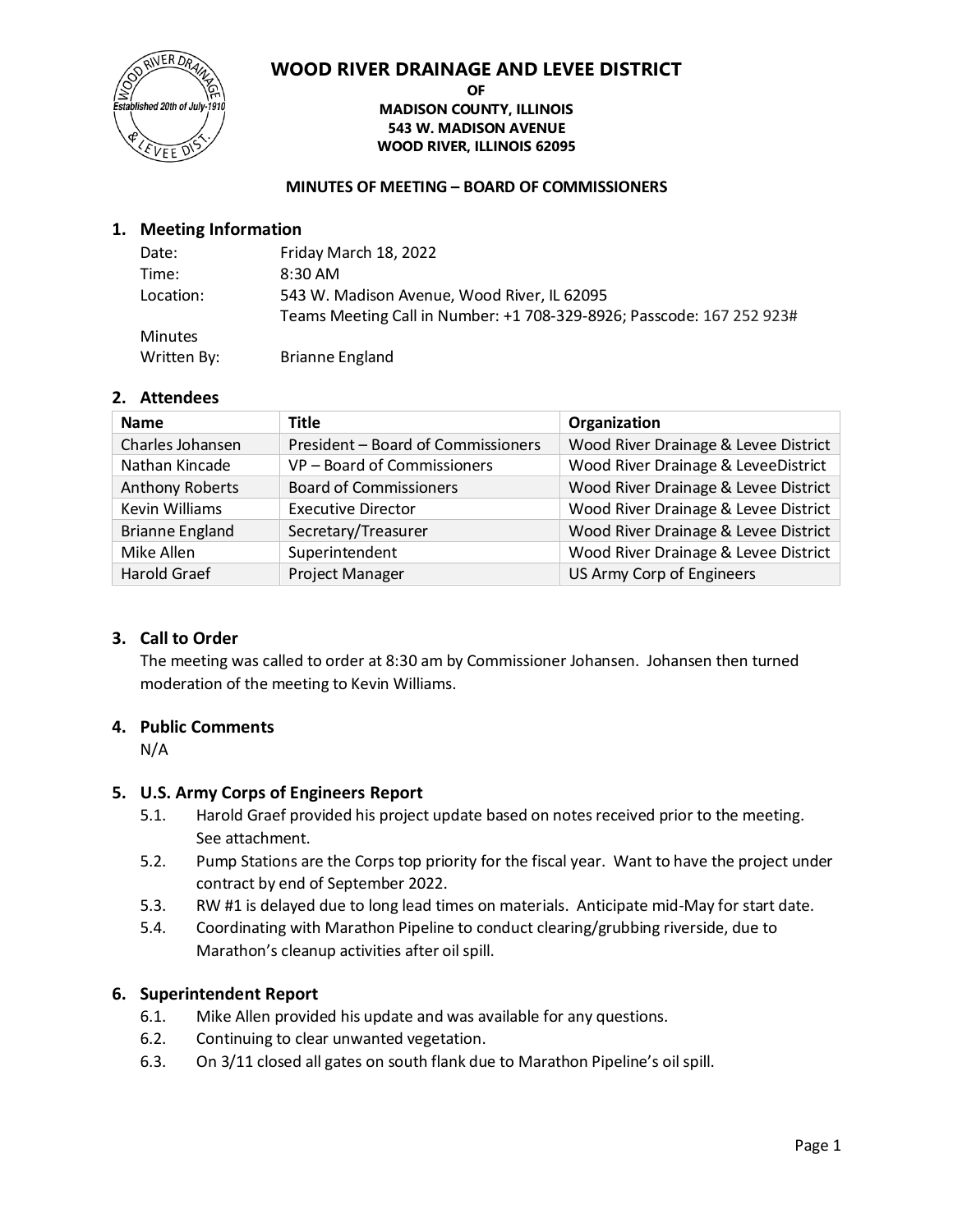

## **WOOD RIVER DRAINAGE AND LEVEE DISTRICT**

#### **OF MADISON COUNTY, ILLINOIS 543 W. MADISON AVENUE WOOD RIVER, ILLINOIS 62095**

## **7. Executive Director Report**

- 7.1. Kevin Williams provided his project update based on notes received prior to the meeting. See attachment.
- 7.2. Gravity drains inspection project is slated for 3/22 and 3/23.

## **8. Luken Insurance Agency Comments** N/A

**9. Attorney James Craney Comments** N/A

## **10. Commissioners Report:**

10.1. Nothing new to report.

## **11. Approval of Minutes of the previous meeting:**

A motion was made by Kincade to approve the minutes for 3/04/22; seconded by Roberts.

Johansen: aye; Kincade: aye; Roberts: aye. Motion passed

## **12. Approval of the Bills**

A motion was made by Roberts to approve the list of bills presented in the amount of \$18,929.64; second by Johansen. See attachments.

Johansen: aye; Kincade: aye; Roberts: aye. Motion passed

## **13. Treasurer/Financial Report**

The prepared financial/balance sheet and Revenue & Expense has been presented to be read and will answer any questions. Motion made by Johansen to approve the Treasurer/Financial Report; second by Roberts.

Secretary/Treasurer informed Commissioners of the meeting help on 3/17 with Mark Vaughn, Auditor, regarding the 2021 Financial Statement. Starting in 2021 the District with show 3 special revenue accounts: Phillips 66 (Rand), East Alton #1 and Mel Price Project. Mel Price will be created with funds are received from USACE.

Johansen: aye; Kincade: aye; Roberts: aye. Motion passed

## **14. Communications**

N/A

## **15. Old Business**

N/A